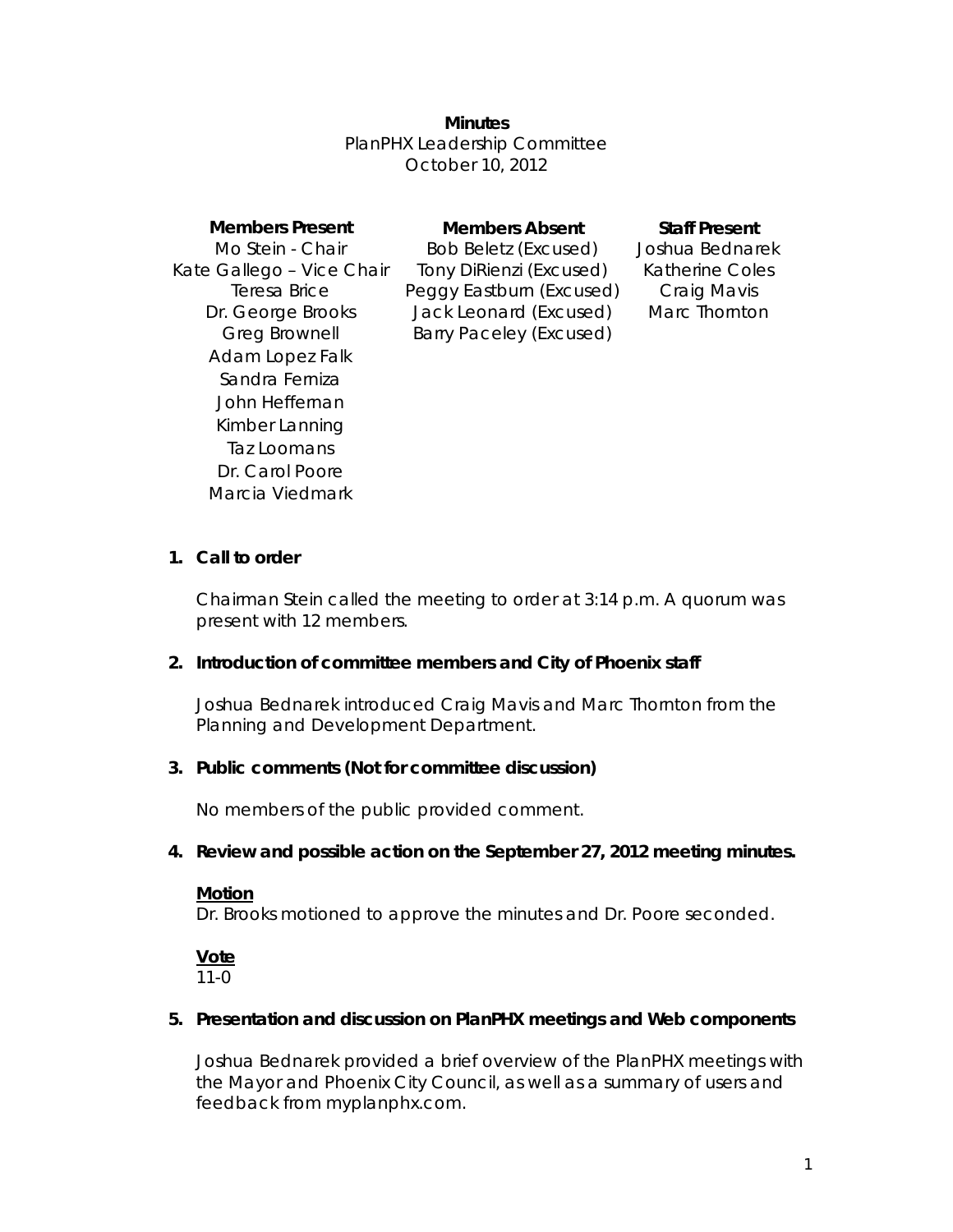Committee members had the following comments:

- Kimber Lanning: Enjoyed seeing youth involvement at the PlanPHX meeting at the Golden Gate Community center.
- Greg Brownell: Would like to see staff attempt to encourage residents to think beyond the boundaries of their neighborhood when answering the question – What's your big idea for our future? Suggested incorporating a map that highlights the meeting's location within the context of the whole city.
- Teresa Brice: Discussed that LISC has been working with the neighborhood around the Golden Gate Community Center for quite some time.
- Sandra Ferniza: Encouraged staff to continue to find ways to go beyond a neighborhood-centric process.
- Dr. Brooks: Noted that there have been some recurring themes at all of the meetings, but is concerned about the sample size for the outreach. Pondered what the ideal sample size should be for the project.
- John Heffernan: Was impressed with the variety of ideas shared at the meeting held at the Sunnyslope Community Center.

# **6. Presentation and discussion on – What other cities are doing?**

Craig Mavis from the Planning and Development Department provided a brief overview of long-range plans developed by the cities of San Diego, Denver, Sacramento, Seattle and New York. Craig highlighted some of the best aspects from each plan and some of the areas where improvement may be needed.

Committee members noted that New York City's plan, PlanNYC, appeared to tell the best story. Committee members had the following additional comments and questions:

- Taz Loomans: PlanNYC illustrates the need to enlist the services of a professional graphic design firm for the project.
- Greg Brownell: It will also be important to have an interactive element to the plan.
- Teresa Brice: Photos of residents in context with their ideas (i.e. kids at a water park) will help to tell the story of Phoenix.